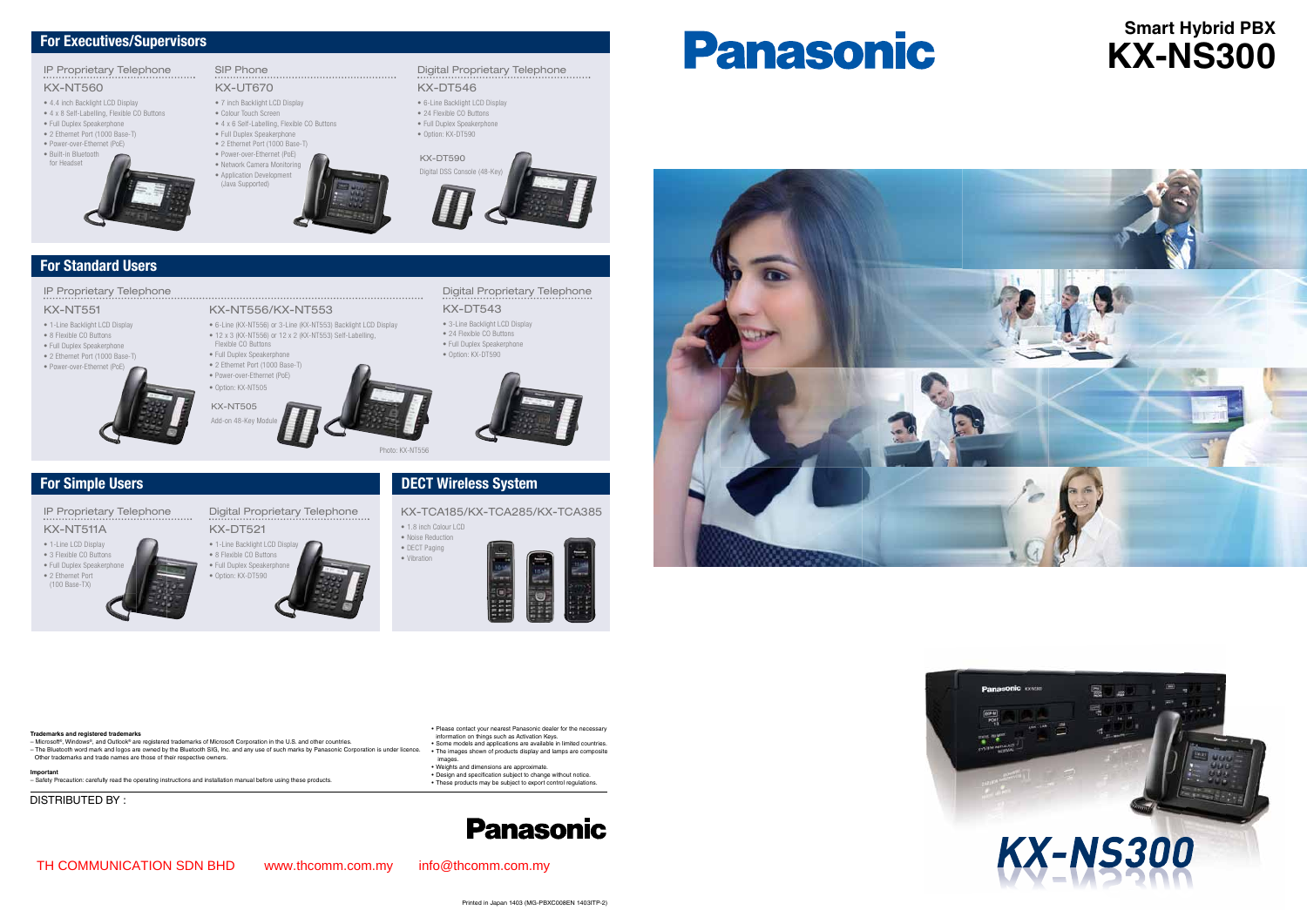The adequate IP capacity of the KX-NS300 enables you to combine both IP and legacy trunks according to your needs, to construct systems that are flexible and cost effective.

# **Saving Communication Costs**

By connecting the KX-NS300 units in different offices with an IP network, you can construct a network that integrates both voice and data. This enables extension calls between offices over the IP network, and reduces costs.

# **Saving Network Costs**

# **Saving on Initial Investment**

The KX-NS300 can utilize an IP network to use IP phones as head office extensions, without installing extra KX-NS300 units or special routers at remote sites. In other words, migration to an IP network enables installation costs to be saved.

# New Smart Hybrid PBX for the SMB Market Brings You Unified Communication

# **Saving Running Costs**

The Panasonic KX-NS300 Smart Hybrid PBX is a cost effective legacy and IP communication system for small and medium sized companies that can be flexibly configured and expanded according to the your needs.

> By using IP phones as extensions, you don't need to change the settings at the PBX each time you change your office layout, as is normally required. Simply move the phone, and then connect it to the LAN for quick and easy use.

# **Using Existing Resources**

Existing DPTs, APTs and SLTs from Panasonic can continue to be used, enabling a system to be replaced at a low cost without wasting resources.



# Saving Costs by Adopting a Hybrid System

KX-NS300 can utilize the benefits of a hybrid system to help businesses lower costs and allow a quick return on investment.



The KX-NS300 has advanced features and starts from 6 analogue trunks and 18 extensions, up to 192 extensions with an Expansion Unit. KX-NS300 is also a unified communication system which has rich IP features such as mobile linking, integrated voice mail and e-mail, instant messaging (chat), and presence information.

It can also use built-in applications such as a call centre solution, mobile solution, and voice mail system to provide more efficient work and increased customer satisfaction.



# Saving Costs is Top Priority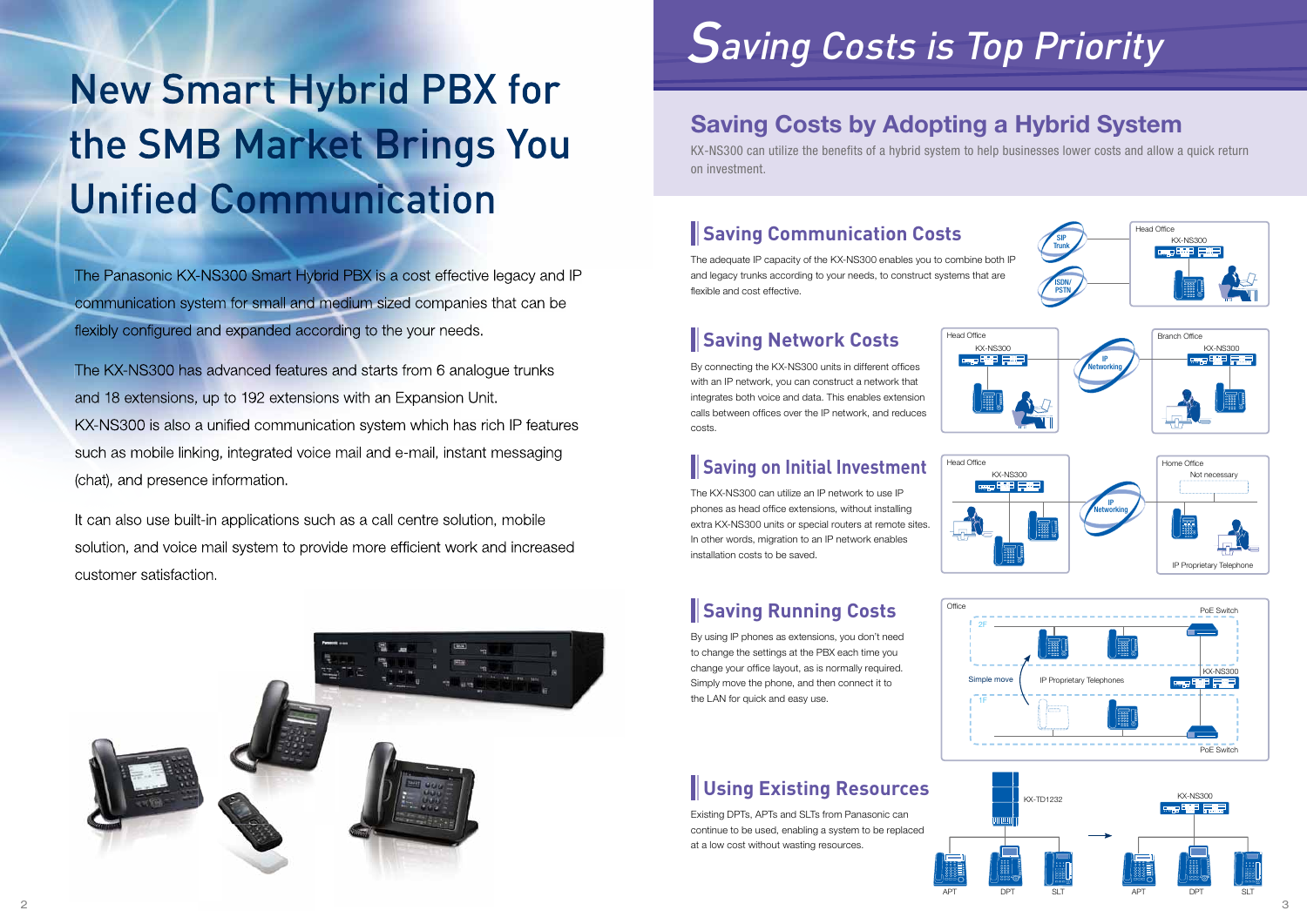

# **Auto Attendant/Voice Mail System**

The KX-NS300 can connect customers to the appropriate section or operator according to their query in call routing with voice guidance. It can also prompt the customers to leave a voice message when the operator is away.

# Various Methods for Improving Customer Satisfaction

# Helping to Improve Customer Service

Improving customer satisfaction is the key to succeeding in business. The KX-NS300 provides services for smoothly responding and following up on customer queries.

# **Enhanced Voice Mail System**

The KX-NS300 can be expanded to a voice mail system that can record a maximum of 24 channels and 400 hours. KX-NS300 also sends e-mail to notify you when you have new voice messages. The messages can also be received as attachment files and forwarded. E-mail notification can also be sent for missed calls where the customer did not leave a message, enabling you to quickly contact the customer.



If you have Internet connection, KX-NS300 enables you to easily install IP phones in locations distant from the office, such as the homes of teleworkers, mobile workers using softphones on smartphones. Connecting with IP networking enables IP phones\* to be used as KX-NS300 extensions, without the need for any routers or extra devices.



This enables customers to easily contact staff with a single number, regardless of whether they are inside or outside the office.







# Smart Remote Extension

Recent business requires customers to be contacted anywhere and anytime. As long as the KX-NS300 is in an environment that can connect to the internet, it can enable IP phones to be used as extensions for easily contacting people.

# **Remote Extension Setup**

\*KX-NT500 series, KX-UT series, and third party SIP phones are supported.

# **Using Smartphone as Extensions**

Softphones on smartphones used by mobile workers can be installed as KX-NS300 extensions, meaning they will not miss calls as long as they are in a Wi-Fi/3G/LTE environment, whether they are at the office or away.

**One Numbered Extension**

IP phones such as a desk phone or softphone can be paired to use a single number.